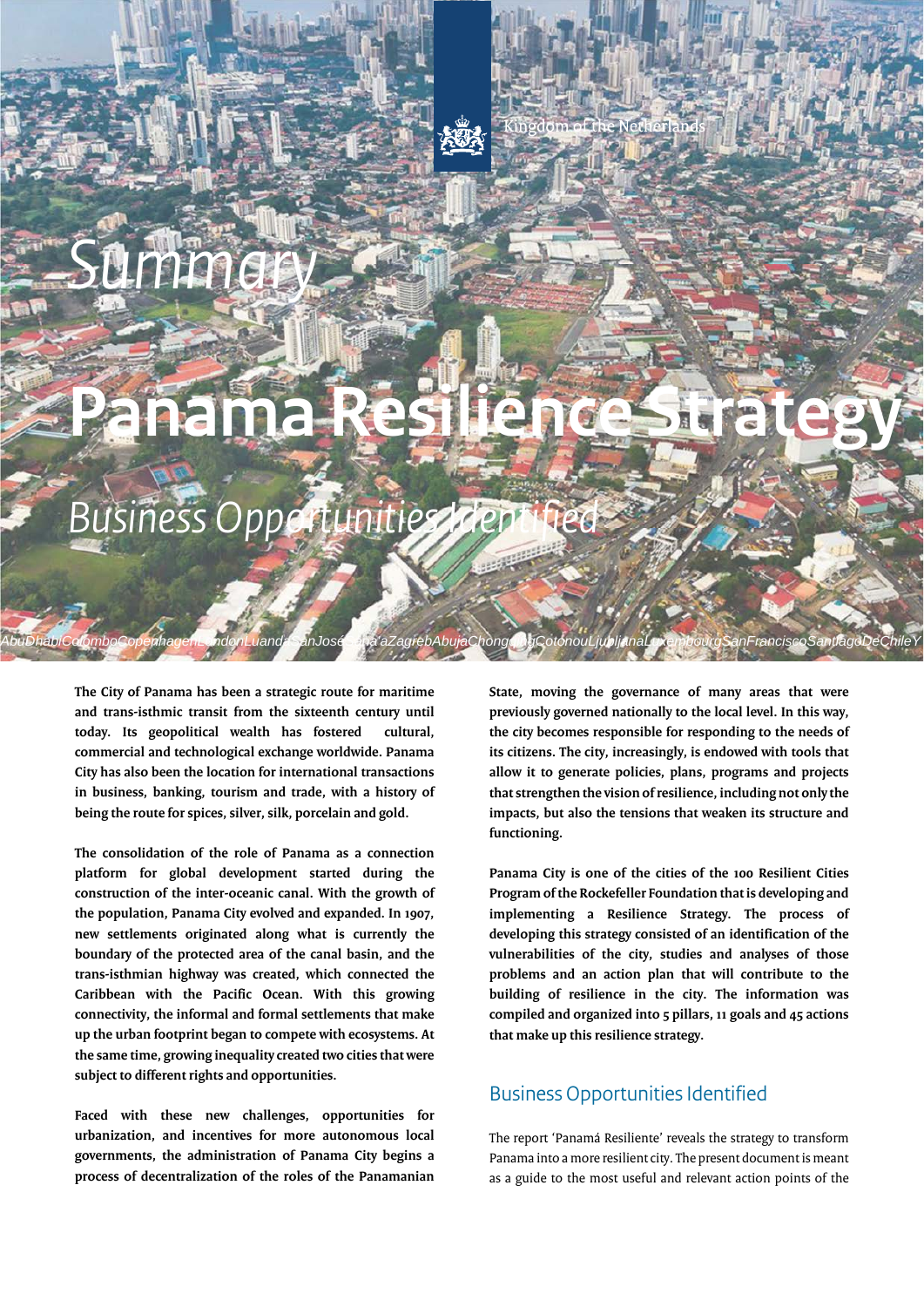report, from the perspective of the Dutch business community. Below one can find, in a few words, the relevance of a certain action point. The full report (in Spanish) can be found on the [100resilientcities.org/strategies/panama-city/](https://100resilientcities.org/strategies/panama-city).

#### **1.1.1 Design and Implementation of the Master Plan for Non-Motorized Mobility in the City of Panama**

The Master Plan for non-motorized mobility is written to promote cycling in Panama. This action point is not necessarily relevant for Dutch companies, but definitely interesting for the Embassy in regard to promoting Dutch values in Panama.

#### **1.1.6 Metro Network in San Miguelito and Panama**

It is planned to connect the neighborhoods of San Miguelito with the District of Panama. The plan for design, construction and execution will at some point lead to tenders, which could be interesting for Dutch companies. The connection of San Miguelito to the city will also improve connectivity between the areas, which can create opportunities in the future.

## **1.2.3 Panama, a Destination of Natural Sustainable Tourism**

Panama would like to extend its tourism sector to the more unknown and natural places. This could be of interest to Dutch tour operators in Panama, as opportunities might arise to collaborate with local communities.

## **1.2.4 Exchange of Trainings Between Nationals and Foreigners**

The proposal is to encourage exchange of knowledge between foreign experts and the local community, through a pilot program in the City of Knowledge in collaboration with institutions that are located there. A similar set-up has previously been discussed at the embassy year plan brainstorm meeting. Dutch experts could come to Panama to share their expertise. Sharing knowledge could, for example, lead to a change of culture on agricultural topics, and potentially opportunities for Dutch producers. It might also help with the ongoing debate about the import of Dutch onions.

#### **1.2.5 Plan for the Strengthening of the Fish and Agricultural Markets for the Benefit of Community Providers**

Proposed is to look into strategies that can improve the local agricultural market. This ties in perfectly with the Embassy's proposal to transform the city into a food hub.

#### **2.2.1 Municipal Company for Basic Services**

Panama would like to create a municipal company that combines the basic services, like water and electricity, which are now managed by several institutions. This action point is mainly interesting for Dutch businesses because they state to prioritize for example potable water and clean energy.

#### **3.1.1. Program for Green-Blue Micro-Infrastructure**

The planning and design of green infrastructure systems concerns flood risk management through bioretention. Three alternatives will be part of the pilot: permeable pavement, bioretention area and green roof.

#### **3.1.2 Coastal System for Open Spaces**

The city wants to start up a large-scale project regarding coastal planning, together with the World Bank. The objective of this initiative is to create a coastal edge integration plan to promote mitigation measures for existing and future risks, including drainage and infrastructure in the coastal areas. The green infrastructure will serve as buffer for vulnerabilities such as impacts due to floods and storms. The project also includes the better protection of coastal wetlands and watersheds, and improving the public's access to the coast and the enjoyment of the landscape.

## **3.1.3 Map of Vulnerabilities and Risks in the Rio Tocumen basin**

A study is proposed to map the vulnerabilities and (flood) risk that come with urbanization in the east of the city, around the area of Tocumen International Airport.